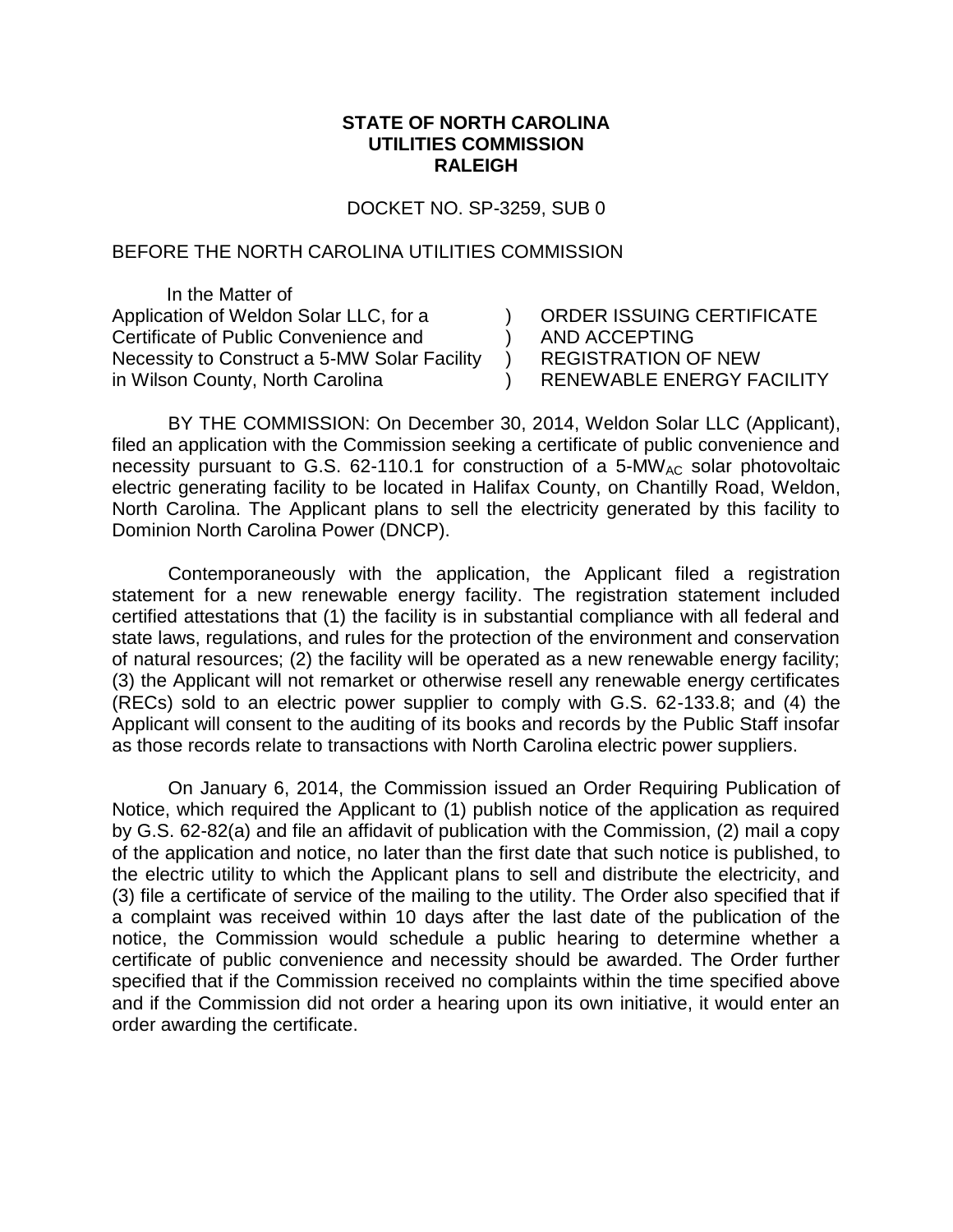On February 10, 2014, the State Clearinghouse filed comments. Because of the nature of the comments, the cover letter indicated that no further State Clearinghouse review action by the Commission was required for compliance with the North Carolina Environmental Policy Act.

On August 14, 2014, the Applicant filed a certificate of service stating that the public notice and a copy of the application were provided to Dominion North Carolina Power on July 28, 2014.

On September 5, 2014, the Applicant filed an affidavit of publication from the Daily Herald (Roanoke Rapids, Halifax County based newspaper) stating that the publication of notice was completed on August 27, 2014. No complaints have been received.

The Public Staff presented this matter to the Commission at its Regular Staff Conference on September 22, 2014. The Public Staff recommended that the Commission approve the application, issue the requested certificate, and accept the registration statement.

After careful consideration, the Commission finds good cause to approve the application and issue the attached certificate of public convenience and necessity for the proposed solar photovoltaic electric generating facility. The Commission further finds good cause, based upon the foregoing and the entire record in this proceeding, to accept registration of the facility as a new renewable energy facility. The Applicant shall annually file the information required by Commission Rule R8-66 on or before April 1 of each year and will be required to participate in the NC-RETS REC tracking system [\(http://www.ncrets.org\)](http://www.ncrets.org/) in order to facilitate the issuance of RECs.

IT IS, THEREFORE, ORDERED as follows:

1. That the application filed by Weldon Solar LLC, for a certificate of public convenience and necessity shall be, and is hereby, approved.

2. That Appendix A shall constitute the certificate of public convenience and necessity issued to Weldon Solar LLC, for the  $5-MW_{AC}$  solar photovoltaic electric generating facility located in Halifax County, on Chantilly Road, Weldon, North Carolina.

3. That the registration statement filed by Weldon Solar LLC, for its solar photovoltaic facility located in Halifax County, North Carolina, as a new renewable energy facility shall be, and is hereby, accepted.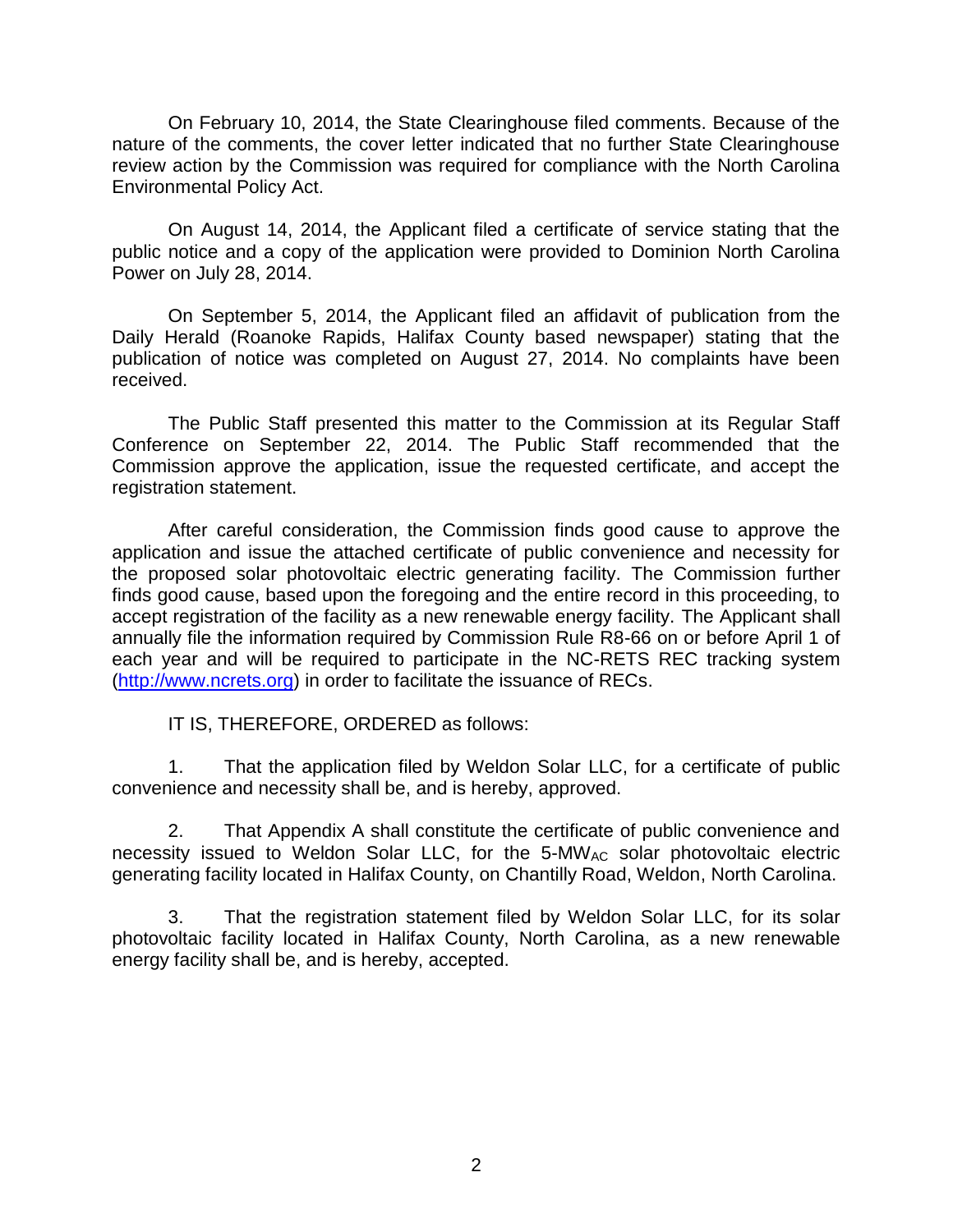4. That Weldon Solar LLC, shall annually file the information required by Commission Rule R8-66 on or before April 1 of each year.

ISSUED BY ORDER OF THE COMMISSION.

This the  $\frac{23^{rd}}{d}$  day of September, 2014.

NORTH CAROLINA UTILITIES COMMISSION

Hail L. Mount

Gail L. Mount, Chief Clerk